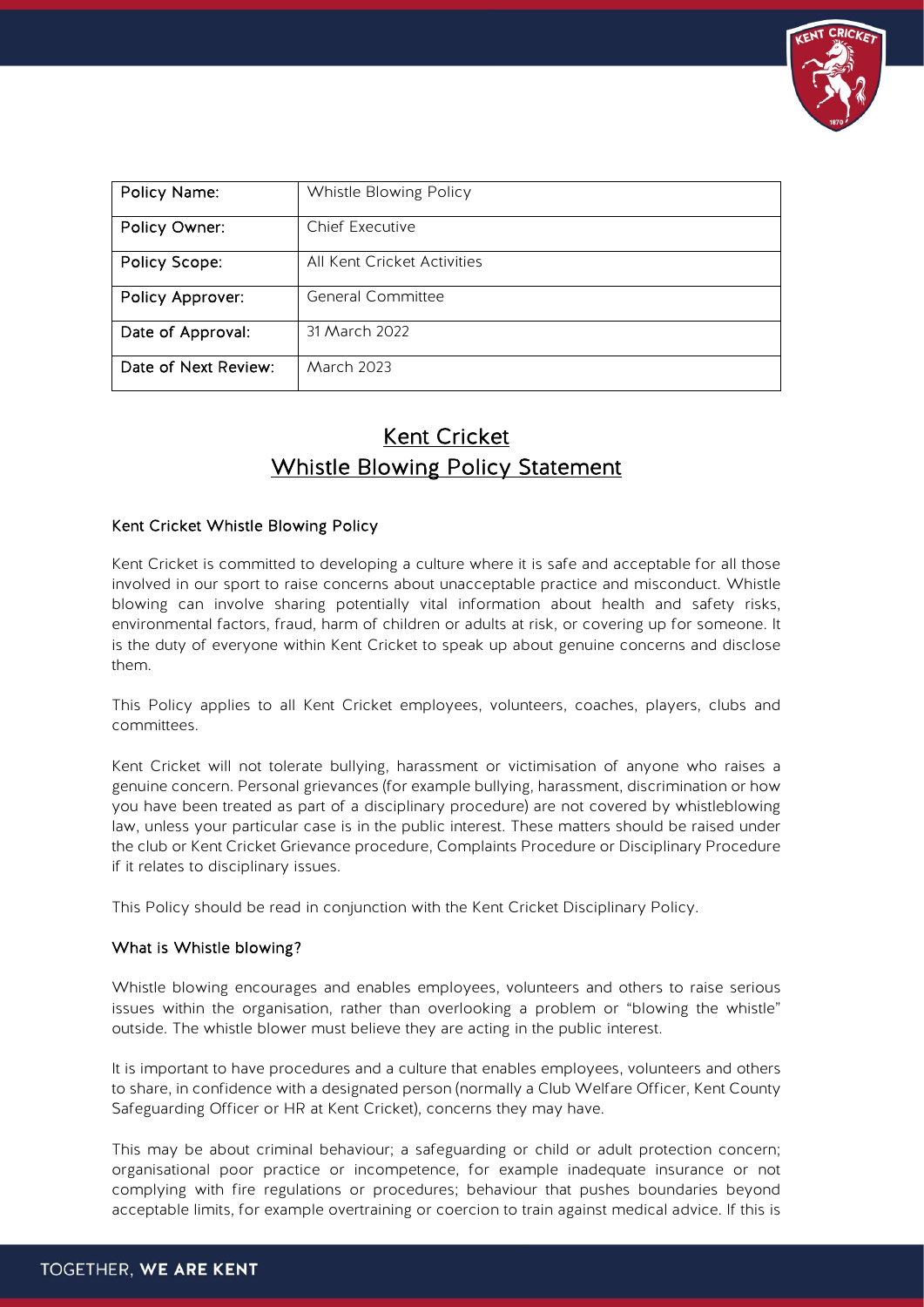

consistently ignored a culture may develop within an organisation whereby staff and young people are 'silenced'.

The concern may be about something that has happened in the past, is happening now, or that is likely to happen in the future. If you've seen, heard or suspect wrongdoing in your workplace, or know of a serious risk or accident 'waiting to happen', this should be passed on. Whistle blowers are witnesses to a malpractice and must not be penalised for any disclosure of information. In fact, certain categories of whistle blowers are protected by law.

Whistle blowing is not being disloyal to staff or participants as it is in the public interest to raise the concern.

### Reasons for Whistle blowing

Everyone has a responsibility for raising concerns about unacceptable practice or behaviour:

- To prevent the problem worsening or
- To protect or reduce risk to others or
- To prevent becoming implicated yourself.

## What stops people from whistle blowing?

- Starting a chain of events which spiral
- Disrupting work or training
- Fear of getting it wrong
- Fear of repercussions or damaging careers
- Feeling of being disloyal to colleagues
- Fear of not being believed.

### What should you do?

- If something is reported to you, try and record the following details:
- Name, address and telephone number of the informant
- Names of individuals involved
- The manner of the alleged incident or circumstances
- Whether they will submit any evidence (if applicable)
- How they became aware of the nature of the allegation
- Do not attempt to deal with the allegation or suspicion yourself.

### Who should you tell?

- Contact Kent Cricket HR Department<sup>\*</sup> Email: [equality@kentcricket.co.uk](mailto:equality@kent.cricket.co.uk)
- If you cannot refer the matter to the HR Department (for example if they are implicated) you should go direct to the Chief Executive at Kent Cricket: [simon.storey@kentcricket.co.uk](mailto:simon.storey@kentcricket.co.uk)
- Club Members may wish to contact their Club Safeguarding Officer who will report it to the County Safeguarding Officer, where appropriate.
- You can also contact ECB direct using their reporting page: <https://www.ecb.co.uk/reporting-discrimination>

\*Unless it is a child or adult protection concern in which case inform the County Safeguarding Officer – [Bridget.owen@kentcricket.co.uk.](mailto:Bridget.owen@kentcricket.co.uk)